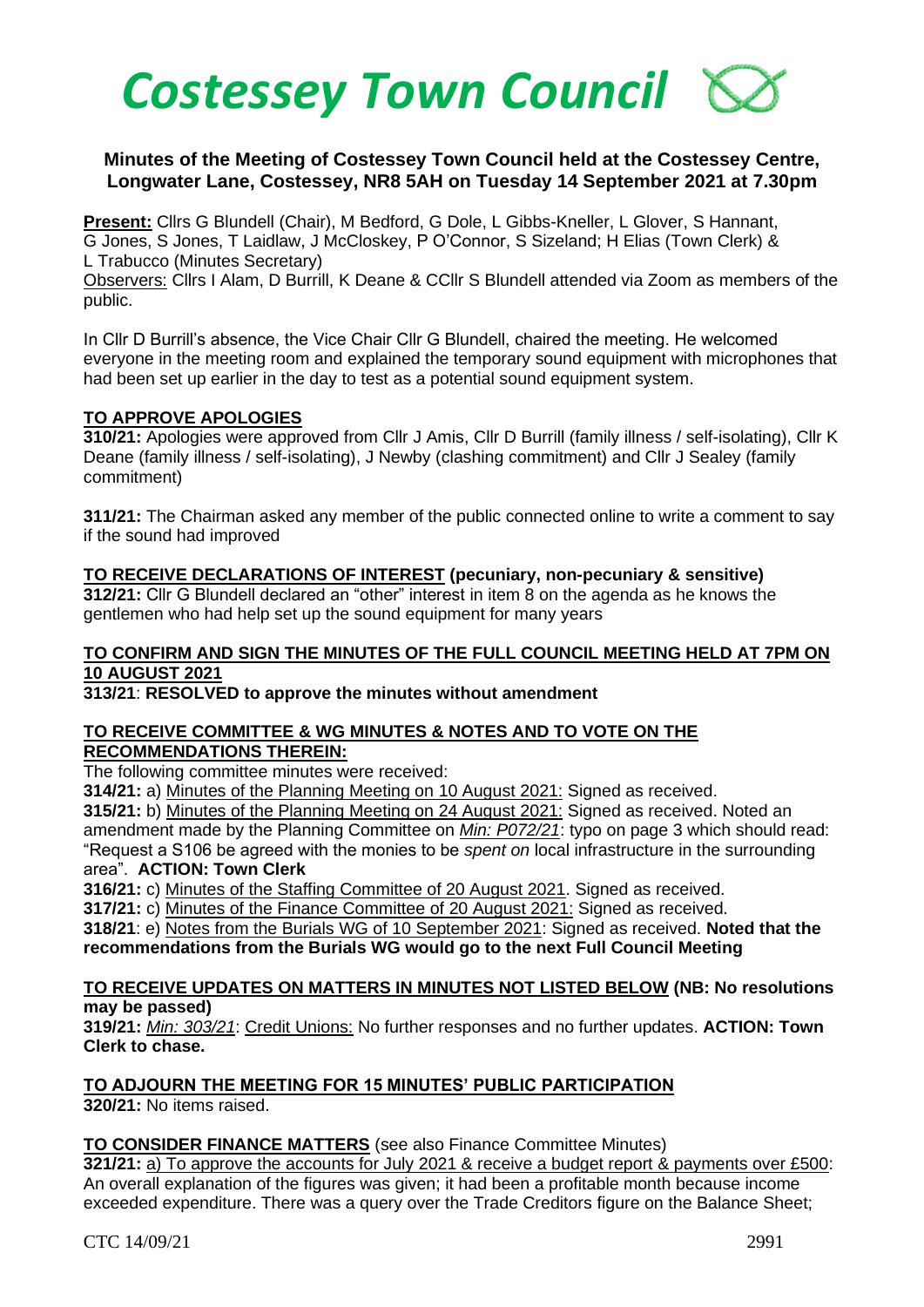this was due to the Proludic invoice having been loaded, but not yet posted as paid, as a satisfactory inspection was needed before payment. This would appear in the August account as paid. The Clerk's Imprest Account: a refund was due on a wheelchair. Approval of the accounts had been recommended by the Finance Committee.

# **RESOLVED to approve the accounts for July 2021 in the balance of £636,697.98**

**322/21:** b) To amend the Contractor Checks Documents to increase the threshold from £5,000 + VAT to £25,000 + VAT and that, for contracts below this amount, officers should have discretion to amend the list of checks as appropriate having full regards to commercial prudence – ie to make this an operational decision (*Min: F152/21*). It had been suggested that the CTC pre-contract brief and checks were leading to few quotes being received eg for the cemetery pathways. It was discussed the best way forward regarding budgets and specifications / contract brief would be to revert to using the expertise of an officer seeking advice from a sector expert. It was mentioned that increasing the figure to a higher amount would increase the chances of finding a contractor. **RESOLVED to amend the Contractor Checks Documents to increase the threshold from £5,000 + VAT to £25,000 + VAT and that, for contracts below this amount, officers should have discretion to amend the list of checks as appropriate having full regards to commercial prudence** 

**323/21:** d) To remove the requirement for "signed for" cheques & to send an e-mail to inform the payee / recipient to check the post – ie to make this an operational decision (Min: F158/21). A brief background explanation was given and eg were mentioned to remove the requirement for "signed for" cheques and that instead a letter or email should be sent to inform the payee / recipient to check the post and make this an operation decision

## **RESOLVED to remove the requirement for "signed for" cheques should be removed and that this should be an operational decision**

# **TO CONSIDER SUSPENDING LIVE STREAMING OF MEETINGS UNTIL ADEQUATE**

**EQUIPEMENT IS IN PLACE** (audio could be uploaded in the meantime)

**324/21:** The Chairman briefly explained the setup of the equipment in the meeting room, and thanks were expressed to the sound engineer and staff who had helped set up and tested it earlier in the day. A short video/recoding clip was shown to compare audio equipment of before and after, and an explanation was given as to how to improve the sound of future live streamed meetings. A query over the number and type of microphones was raised: it was likely that *24 gooseneck microphones would be needed together with cabling for each and a channel sound mixer*. A question was raised to check if the current sound set-up could be tested for a longer period before making any decision, but the sound engineer needed it back the same evening. It was confirmed that some of the sound equipment in the room was owned by CTC. The "room set-up" was explained, where cabling would be bundled and made safe. The same equipment could be moved to any other location/halls. Itemised quotations for a new system would be required. The importance of live streaming for engaging with the local community was noted. The Communications WG was asked to consider any issues arising from the possibility of the public making abusive comments on social media towards Cllrs and Officers. A wireless system compatible with the quality of wireless provided in the building was also suggested; such a system had been discussed at meetings years previously: eg a wireless system would have cost approximately £25,000, and a similar system used by a hirer in the building at the same time would potentially interfere with the meeting's wireless system. Another option was investigated whereby a wireless system could work if a separate line was leased monthly. **ACTION:** 

## **Deputy Clerk**

After much discussion it was noted that that the current sound equipment had improved the sound quality and more quotes should be put forward to the next ECM meeting for approval and to improve live streaming. **ACTION: Deputy Clerk**

## **PROPOSAL was made to go ahead with this sound equipment as it could be used in all halls**

**AMENDMENT to the proposal to request an itemised statement to be put forward to the next ECM meeting where it could be considered for costing, and to seek quotes before making any decision.**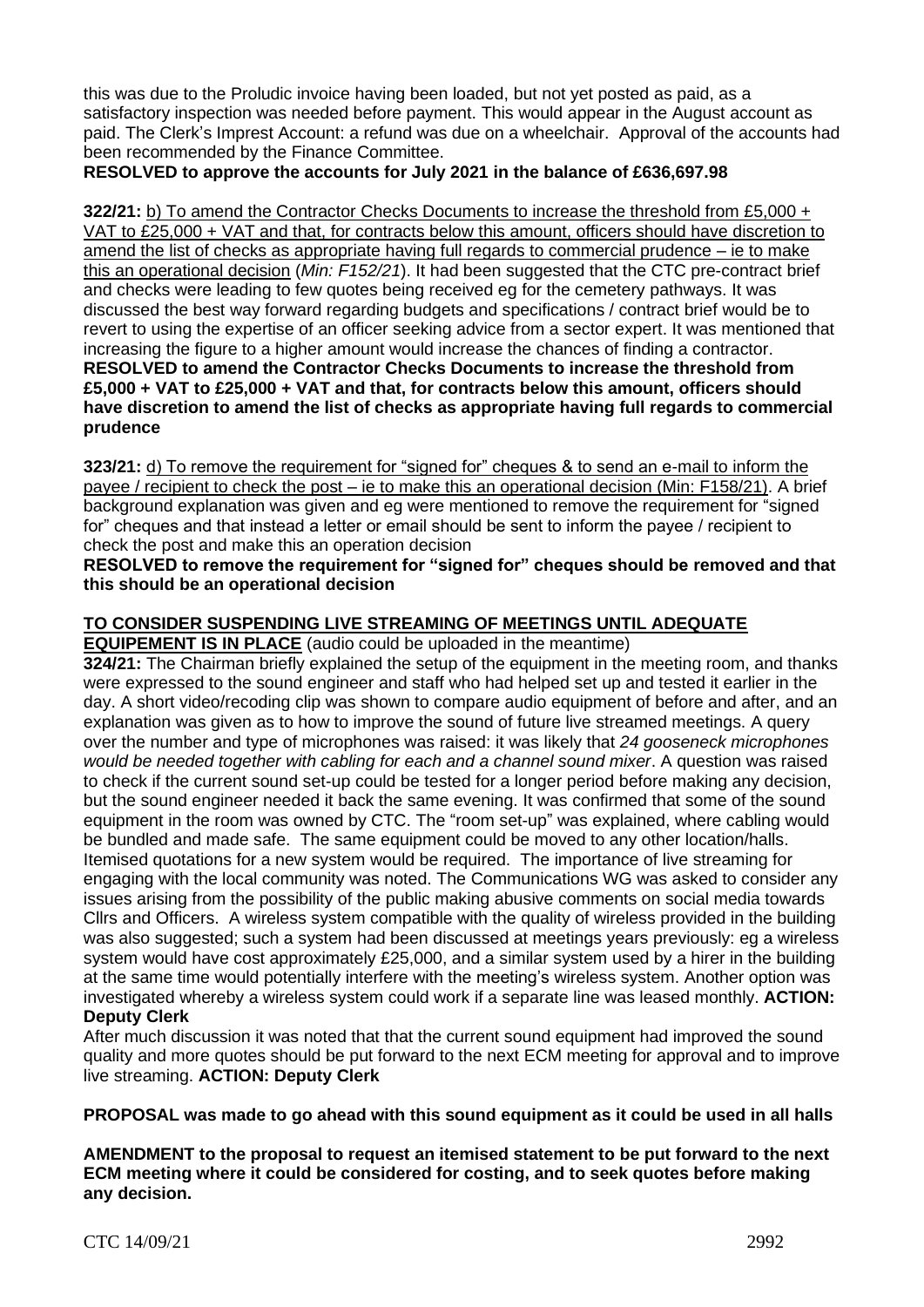# **The first proposal was WITHDRAWN**

**PROPOSAL to suspend live streaming until adequate equipment was in place**

**AMENDMENT that live streaming should not be suspended based on the premise that the itemised quote for the equipment agreed should be discussed at the ECM meeting.**

#### **RESOLVED to suspend live streaming until adequate equipment was in place**

#### **TO CONSIDER A COSTESSEY FETE 2022**

**325/21:** To consider whether to hold a Costessey Fete over the Platinum Jubilee bank holiday in June 2022: The Fete had been going for 10 years prior to lockdown, and it was considered that next year it could be held during the Platinum Jubilee Bank Holiday on Friday 3 & Saturday 4 June. An option was to hire a Spitfire aeroplane as a tribute to the Queen's Jubilee. In the event of the Queen's unexpected demise, the royal theme would need to be changed but it could be a celebration of a new sovereign. A group of volunteers to help with the organisation and to create a contingency plan would be required. A request was made not to make it public on social media until the event had been approved and details agreed. The Fireworks could be sponsored by PurpleBricks. A "stop-loss" budget of £3,000 had been allocated in previous years and a request for £2,000 was made to cover the additional cost of the Spitfire & Hurricane aeroplanes in addition to the usual preparations/costs for this event. A parking payment could be introduced to stop people using vehicles, promoting a more environmental approach.

#### **326/21: RESOLVED to continue the meeting until 9.30pm**

**327/21:** b) If so, to consider how many days the fete should take place: The Fete should take place for 2 days over the Platinum Jubilee bank holiday on Friday 3 and Saturday 4 June 2021 **RESOLVED for a Costessey Fete to go ahead over the Platinum Jubilee weekend for 2 days**

## **TO CONSIDER HOLDING AN ECM**

**328/21:** a) To discuss information on legal transfers of Lodge Farm Hall and recreational spaces: and

**329/21:** b) To approve new play equipment at three sites (time limited quotes) **RESOLVED to hold the ECM meeting on Tuesday 21 September 2021 at 6.30pm in person. ACTION: Deputy Clerk**

## **TO RECEIVE CORRESPONDENCE**

**330/21:** None

## **TO RECEIVE DISTRICT & COUNTY COUNCILOR'S REPORTS**

**331/21:** DCllr T Laidlaw gave a brief update on the Transport for Norwich Strategy proposal and mentioned that it would be discussed during the Infrastructure WG meeting. SNC Cabinet meeting had considered the document in relation to how it affected the rural community, rather than a Norwich fringe parish such as Costessey. Empty bus lanes, air quality, trying to reduce traffic towards Norwich, and a new Flood Resilience Forum coordinating information across the county had been set up, but costs were not addressed.

**332/21:** Cllr L Glover left the meeting at 9.10pm

**333/21:** CCllr S Blundell had provided a report ahead of the meeting and had no further comment. A question was raised if the Area Engineer and the Rangers could clear the drop kerbs for disabled access throughout Costessey especially at the top of Longwater Lane and Bawburgh Lane towards Dereham Road. A question was raised if apprenticeships could be considered to help young people, but this depended on the size of the organisation and pursuing it could be a lengthy process. The Government's *Kickstart* programme was similar.